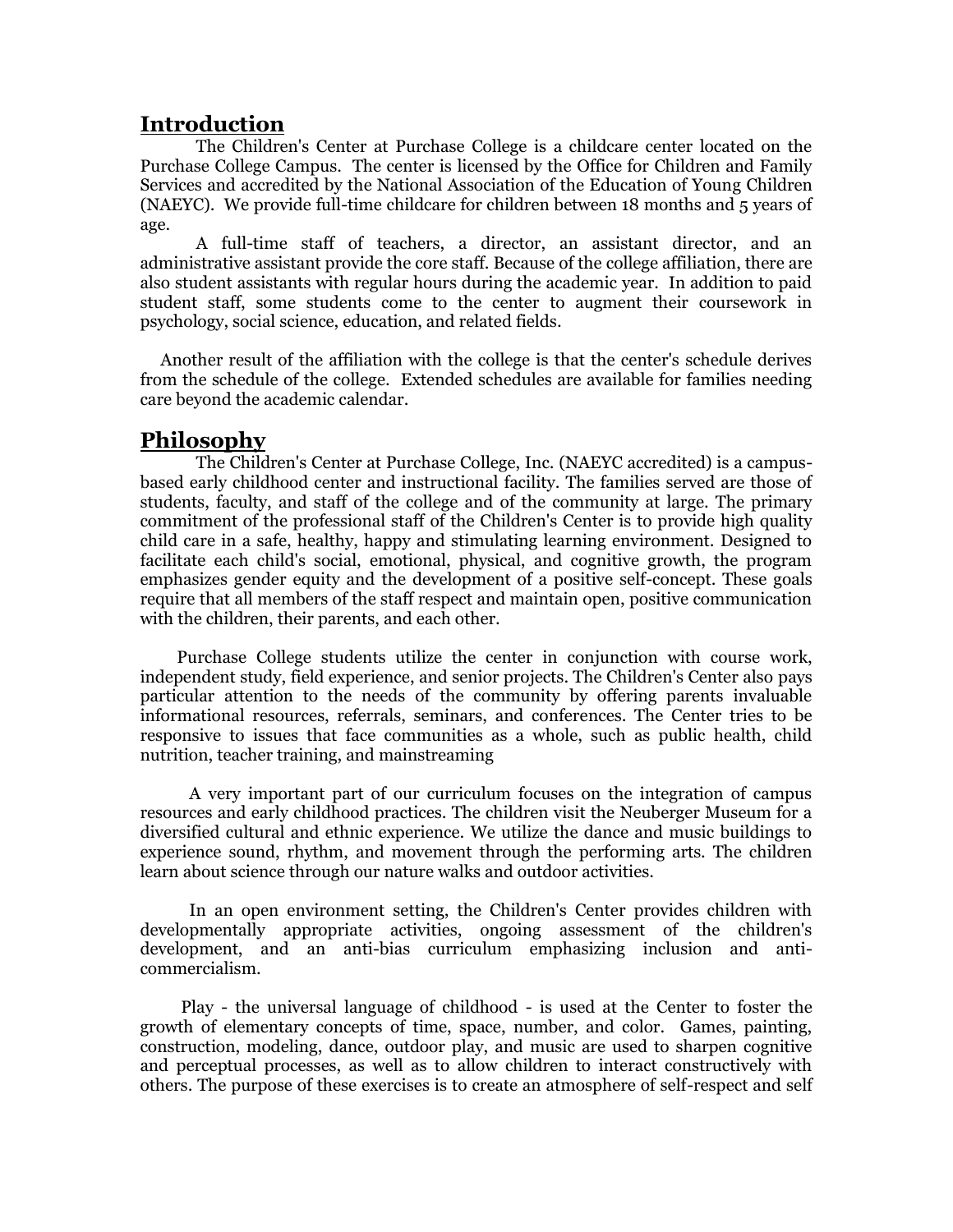discipline, and to provide numerous opportunities for teachers to guide the children as they learn to make their own choices and decisions.

### **Our Philosophy in Practice**

Children's best understanding of new ideas comes through hands-on learning, which is most effectively accomplished during play. While children are playing, they are developing knowledge, skills, dispositions, and feelings that will influence them for the rest of their lives. As they develop, children's play becomes more elaborate. Interactive dramatic play is a very sophisticated form of play which children reach around the age of three and become highly skilled at during their prekindergarten year. Children accomplish a great deal during this imaginative role play. Because they must interact with their peers, they learn to regulate their behavior. In fact, in a play setting, children can display more self-regulation than in other settings, readying them to extend their self-control to "real life" situations. Imaginative play also fosters important cognitive development. The use of one object to represent another in an imaginary scenario is a step toward the separation of thought from objects - a separation that becomes crucial in later academic pursuits. Therefore, although formal academics are inappropriate for children of this age, their play is perfect preparation for the abstract thinking introduced later in school.

The environment of the Children's Center is designed to reflect the important role of play in children's development. The physical arrangement of the classroom and the schedule of the day are carefully considered ingredients in the learning environment. There are distinct spaces for different types of toys. Children's physical development is encouraged by active outdoor play and large-scale blocks for large motor skills and by small-scale manipulatives for fine motor skills. Props such as dress-up clothes, telephones, plates, pots and pans, and dolls are offered for role-playing. Art supplies from pencils to crayons to paints and more are all used. All areas of the classroom provide opportunities to gain knowledge and to develop skills through the use of materials and the interactions with peers and teachers.

The daily routine is consistent enough for comfort, but also flexible. Lunchtime, naptime, and, in the older groups, circle time are full group activities. The rest of the day is usually divided between indoor free play and outdoor free play. During this free play, the teachers are both observers and facilitators. They watch to learn about each child's strengths and needs, and they step in to provide guidance when appropriate. They guide children in negotiating resolutions to conflicts, and they suggest directions to children's play which will help them to grow beyond what they can accomplish on their own. They may suggest activities and work with children individually or in small groups. They select materials and introduce them in ways designed to foster each child's continuing development.

The principle of respect is employed in the way in which teachers interact with children. A limit placed on inappropriate behavior is generally accompanied by a set of acceptable options. Positive, warm encouragement comes frequently.

# **A Brief History**

The Children's Center was founded in 1973, making it the oldest full-time campus childcare facility in Westchester County. It was founded by Sybil Barten, now Professor Emeritus at Purchase College. In the first year there were eight students enrolled in the program, with one teacher and it operated in a dormitory.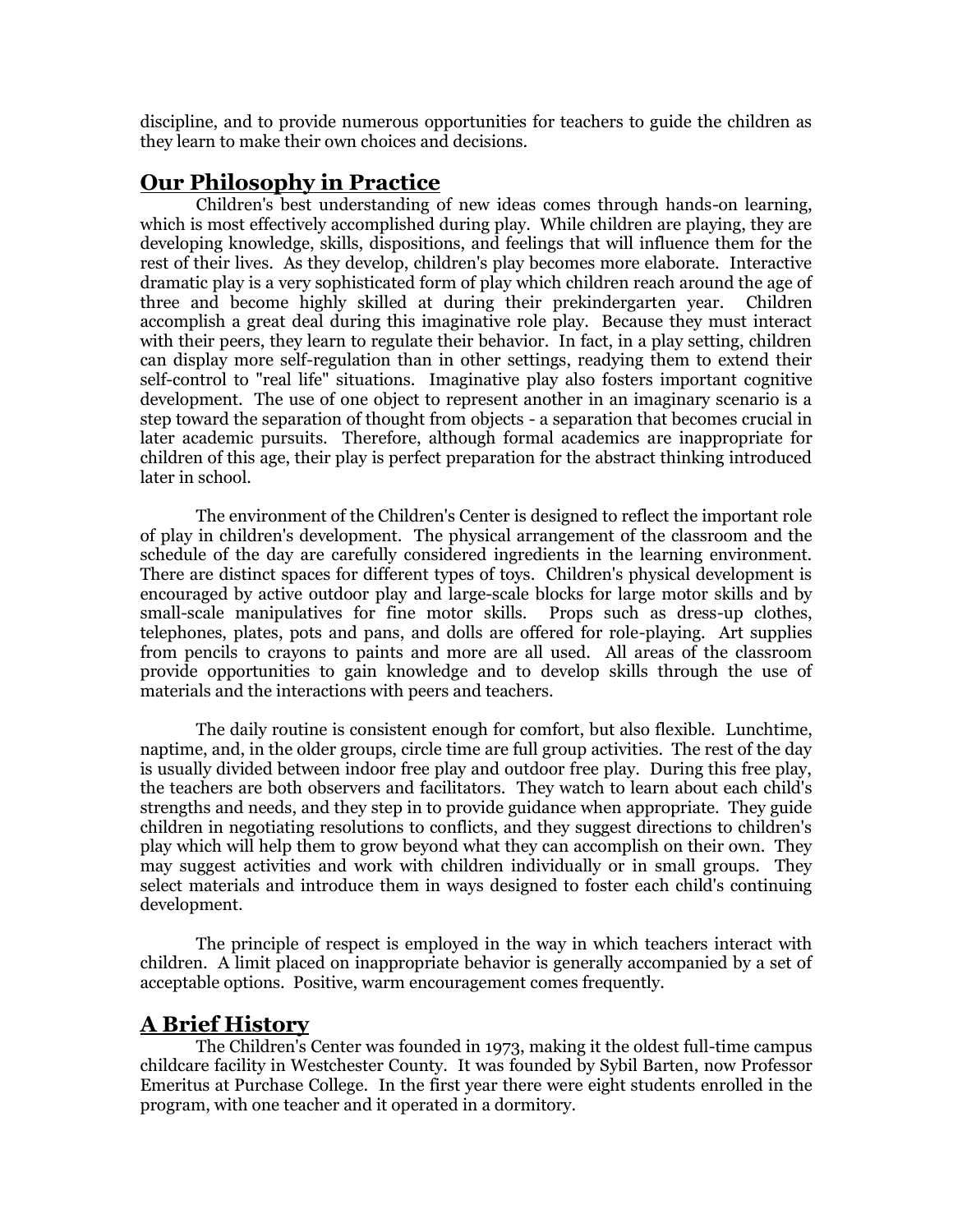By 1979, the Center had grown large enough to require the addition of a second teacher. The then Director of the Children's Center Linda Lattimer, with the guidance of the president of the advisory board, Suzanne Kessler, and the treasurer, Richard Nassisi, made two major accomplishments: a greater level of financial stability, and, in 1987, a move to its current space in the Butler Building.

In 1992, the Children's Center was accredited by NAEYC (National Association for the Education of Young Children). From its modest beginnings in 1973, the Children's Center has become the model campus childcare center in Westchester County.

#### **The Current Staff**

- 1. Director Dr. Patricia Amanna
- 2. Assistant Director/Head Teacher Harriet Mendl
- 3. Administrative Assistant Virginia Gennusa
- 4. Penny Rose– Facilitator
- 5. New York State Approved Head Teachers: Susan Cannon Chrissy Brown Andrew Balsam Harriet Mendl
- 6. Assistant Teachers Joann Edwards Giselle Diaz Cindy Quiroa Lauren Landi
- 7. Student Assistants
- 8. Movement Instructor Wen-lin Murray

 Each head teacher plans the classroom program with an assistant teacher and may also be assisted by Purchase College work study and practicum students. There are approximately 25 - 30 student assistants with scheduled hours during the academic year. They come at consistent times to assure continuity for the children. Students may also be placed at the center as psychology interns, to do senior projects, or as volunteers. All students are interviewed, and are required to have medicals, NYS clearance checks, and training sessions.

### **Parent Participation**

The Children's Center tries to address many of the needs of its children, but this goal cannot be achieved without parent participation. Parent involvement is considered an integral part of life at the Center. Parents and teachers interact by sharing their observations, immediate concerns, and long range goals for their children. Parents are encouraged to contribute to the program by sharing their expertise and talking to the children about their work, cultural practices etc. A parent-teacher partnership such as this significantly enhances each child's overall growth and development.

# **Technology**

This generation of children is growing up in a world where the use of technology has reached unimaginable proportions. The children should feel comfortable with the world around them. In an effort to support this, our children are learning via computers, books on tape, educational videos, ect. Technology has allowed us to send weekly news letters to center parents via e-mail for the purpose of keeping them informed of what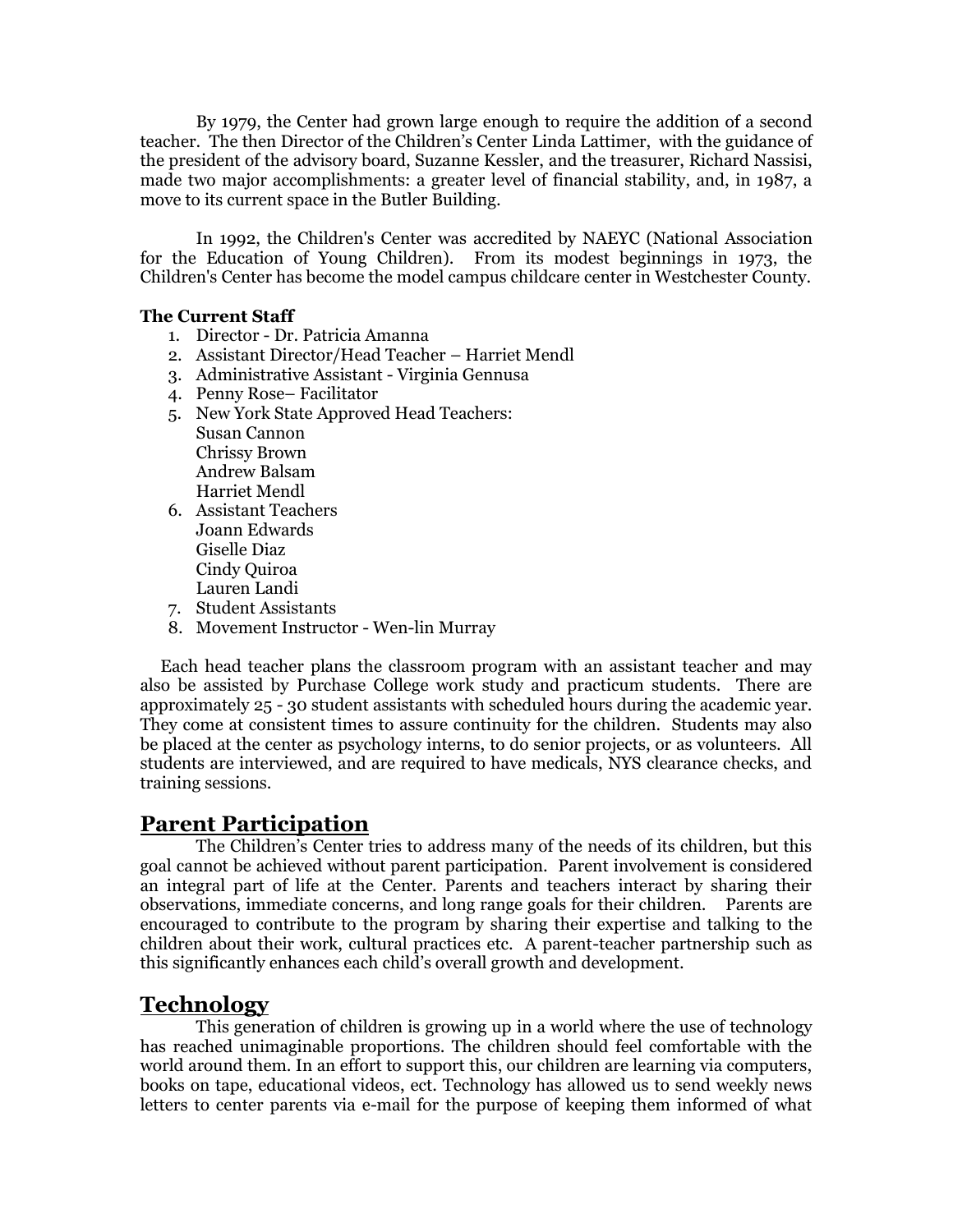their children are learning and how they can expand on this home. We urge parents to realize that this is not a means of communication with the teacher. Teachers will not respond to e-mail. Please contact them at the center by phone or in person.

Social networking has become widely used by many. Facebook, Twitter, MySpace and many other forums are used to share up to minute information and photos. We ask that you act with integrity when social networking and do not share center information or photos with other people. Most especially, please do not post pictures of center children other than your own. It is of the utmost importance to the center and its staff that this policy of confidentiality be respected and that parents honor the trust and privacy of other families.

# **Visitors**

Visitors must check in at the administrative office. At that time, they will be expected to sign in the visitor's log. The date, time of arrival and signature need to be recorded. Before leaving the center, the time of departure must also be entered.

# **Health Information**

We work hard to limit the transmission of infection. We have concentrated on the physical set-up of the classrooms. Diapering areas are separate from eating areas. Both staff and children wash their hands frequently, and always before handling food and after using the toilet or changing a diaper. Ventilation, heating, and lighting are all factors that are crucial to the control of infection. Despite these precautions, all children get sick sooner or later. They will get sick whether or not they are in day care, but in a day care center diseases can spread easily because large numbers of children from different families spend hours together swapping germs every day.

When we are ill, our bodies repair tissues and cells while we sleep or rest. We often find that children need a bounce back period - time to be at home with a little more rest and quiet. After an illness, our immune system is weakened, making us more susceptible to reinfection. This is not an ideal time to return to school where the child is put into an active environment with other children (and other children's germs).

Indications of illness to check for in your child include:

- 1. Fever: one degree higher than normal may indicate illness.
- 2. Change in behavior: may be an increase or decrease in energy level. This is often the first symptom we see: be alert to your child's unspoken symptoms.
- 3. Pain
- 4. Change in appetite
- 5. Vomiting
- 6. Diarrhea
- 7. Rashes
- 8. Respiratory Symptoms: Sneezing, watery eyes, runny nose, cough, wheezing, and/or shortness of breath. One of the most difficult illnesses to evaluate is cold or upper respiratory infection. (URI) Here are some guidelines:

If the child has a normal body temperature, is normally active and has a normal appetite that child should be allowed to engage in normal activity and play.

Some children with colds get better very quickly, others have persisting symptoms for many weeks. Still others will wind up with ear infections. This happens because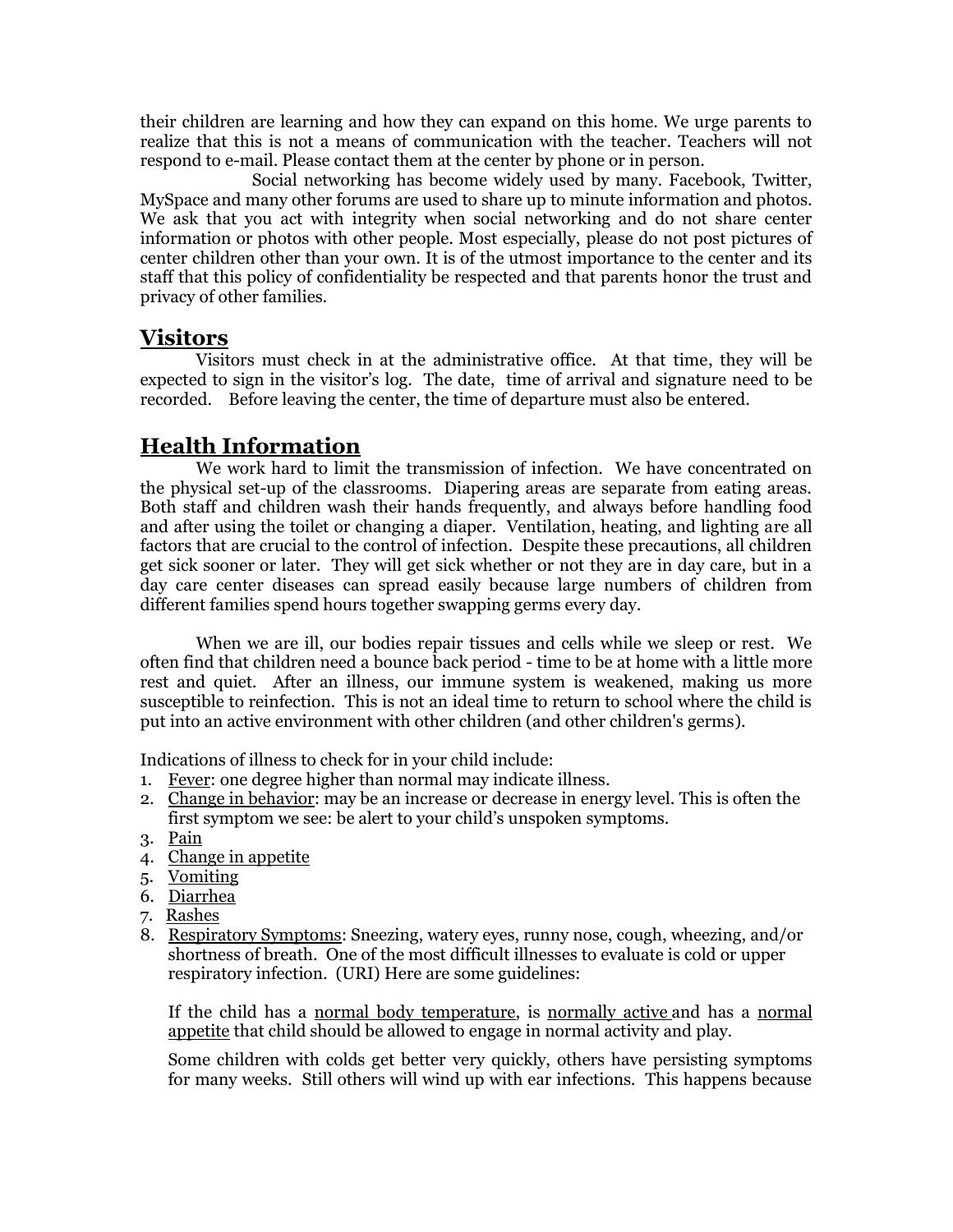of the nature of the particular virus and the individual's basic genetic disposition to secondary problems.

We cannot and should not isolate a child with a cold. If we did, most two to five year olds would not see another human being all winter long. However, some children with common colds may feel irritable, sleepy, or have a fever. These are the children that should be kept at home, where they can rest and get extra Tender Loving Care.

Droplets pass from one child to another easily as young children are not adept at covering their mouths or using Kleenex. Encouraging this practice at home helps; encourage independence in nose wiping and proper disposal of Kleenex.

9. Drainage: of any type from eyes, ears, wounds, etc.

What you can do to help:

- 1. Use the above as a guide in assessing whether your child is able to attend school. If you have reservations, it's best not to send him/her. If your child becomes ill during the school day, we will send the child home. Your quick response to our calls about a sick child is important.
- 2. Keep the staff informed of your child's moods, behaviors, falls, aches, etc. when you drop him/her off. This is helpful in determining a change in a child and noting signs of illness quickly.
- 3. Please notify staff if your child has been taking medications. Some medications may cause symptoms that normally indicate illness.
- 4. Reactions to immunizations are not contagious, but children are often listless and uncomfortable enough to warrant sending them home or keeping them at home.
- 5. Familiarize yourself with the Center's health policies.

The best way to be prepared for unavoidable illnesses is to plan ahead. Think ahead as to what your choices are:

- If you work during the day, find out your employer's sick leave policies.
- If it is difficult for you to take time away from work, find an alternative caregiver. This might be a relative, neighbor, friend, or other dependable adult you could call when your child is too sick to be at the Children's Center.

# **Children's Center Illness and Medication Policy**

A CHILD SHOULD NOT ATTEND IF S/HE:

- 1. Has a temperature of 100 degrees or more.
- 2. Has a communicable disease (rashes, strep throat, pink or yellow eyes).
- 3. Has vomiting/diarrhea.
- 4. Has severe whooping or croupy cough.
- 5. Has difficult or rapid breathing.
- 6. Is unable to participate in usual daily activities.

A CHILD MAY RETURN WHEN:

- 1. Fever is absent for 24 hours.
- 2. Nausea, vomiting or diarrhea is absent for 24 hours.
- 3. Contagious stage of communicable disease has passed.
- 4. A strep infection has been under treatment for twenty-four hours
- 5. Child under doctor's care has received MD permission to return.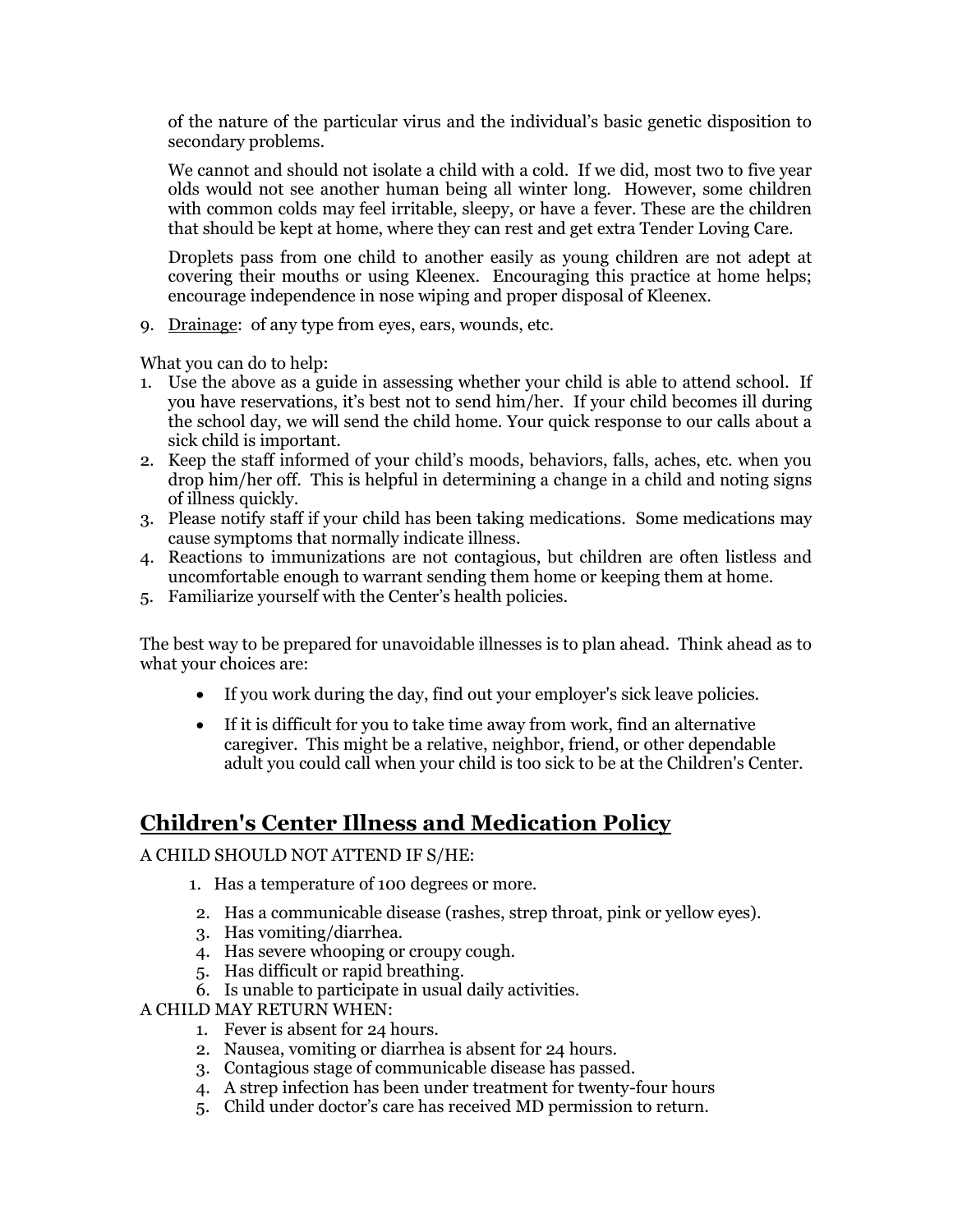6. Child feels well enough to participate in all activities.

MEDICATION WILL BE ADMINISTERED IF:

- 1. We have written medical permission in accordance with NYS regulations.
- 2. We have doctor's and parental consent as required to dispense prescription medication.
- 3. We have written parental permission to administer over the counter topical medication, such as sunscreen, A&D ointment, etc. Other over the counter medication, such as Children's Tylenol, Benedryl, etc. must have both parent and doctor consent. (Medication label should specify dosage by age, especially for younger toddlers.)
- 4. The child has already received the first dose. (Teachers may not give the first dose.)
- 5. Medication is in original container and labeled with: child's namemedication name-dosage
- 6. A MAT form must be filled out by parent and/or parent and doctor (depending on type of medication)

Teachers record the time of each dose given and the staff member who administers it.

Minor injuries are noted in an accident report, a copy of which is given to the parent. When a child suffers serious illness or injury while at the Children's Center, the head teacher sees to it that the child (and the child's file with the Emergency Health Care Permission and Medical Forms) is taken to the college Health Services. The parent is called and told of the illness or injury, and the teacher will stay with the child until the parent can come to take custody. If an ambulance is needed, the director or a teacher calls 911 or campus security.

# **CAMPUS EMERGENCY NUMBERS**:

Purchase College Security - 251-6900/Emergency - 251-6911

### **Nutritional Information**

 The Children's Center serves breakfast, lunch and an afternoon snack. The center is licensed by the State of New York and our menu follows the US Department of Agriculture guidelines for balanced and nutritious meals. Our menu is a four week cycle menu and is posted on the main bulletin board located in the entry hall of the center. A licensed nutritionist from the state reviews our menu every two years, making changes if necessary, and approves the menu for usage. A state approved menu is necessary in order to be licensed, and we are required by law to serve these meals daily to the children. Only appropriate substitutions are allowed if necessary. Any child who cannot have the food we serve must provide a doctor's statement claiming medical or religious exemption with reason. This allows us to serve the child other foods and still be in compliance with our license. It is not, however, possible to serve a child food from home because it is a parent's preference.

 It is just as important to serve approved afternoon snacks as it is to serve approved breakfast and lunch. In order to ensure this, the Children's Center has a birthday snack policy in place. This will include activities based on our philosophy and a celebration with wholesome and nutritious foods that follow the USDA criteria. Please confer with your child's teacher for a choice of foods.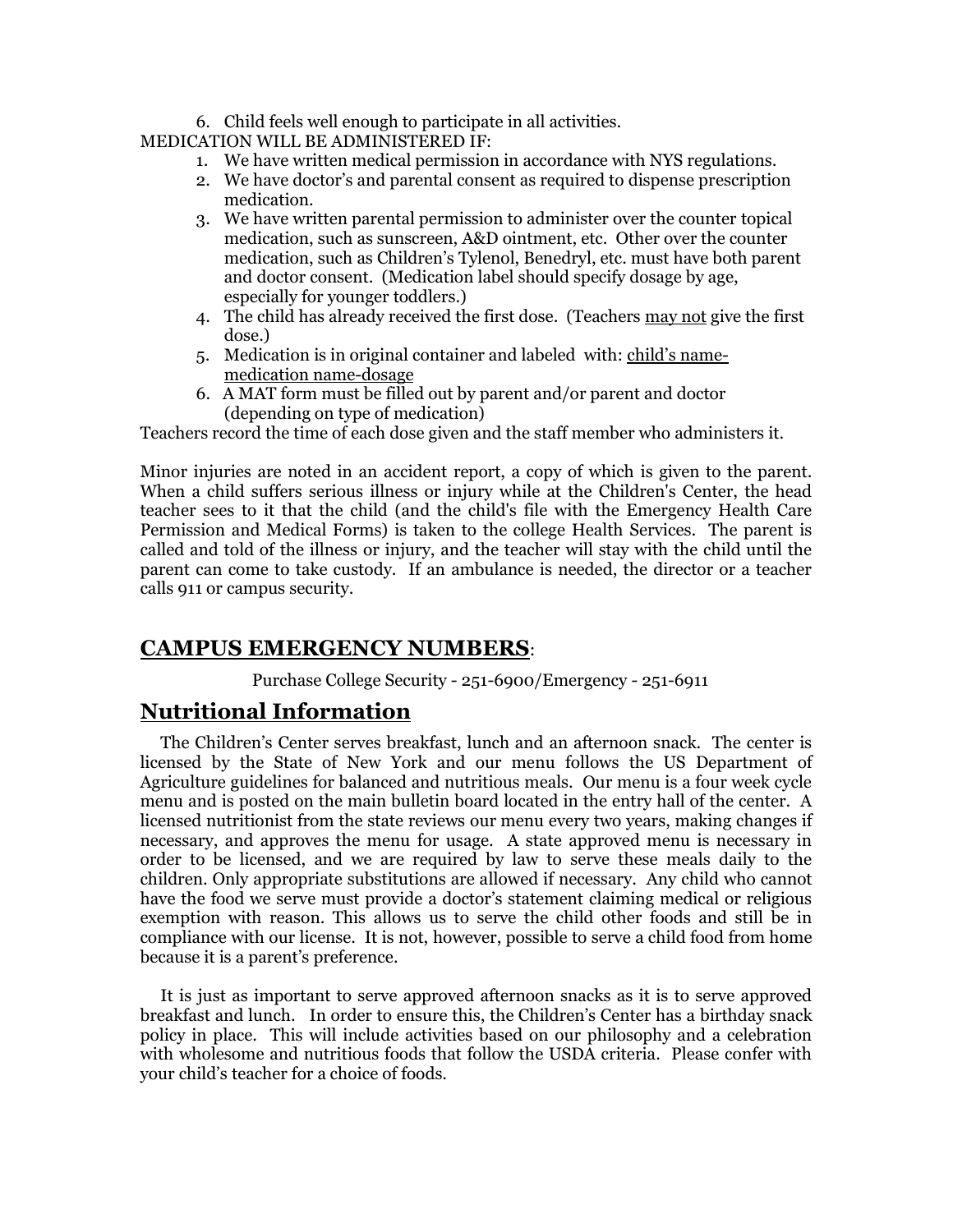# **School Schedule**

### **MORNING**

8:00-9:30 CHILDREN ARRIVE: Please have your child here *no later than 9:30*. Free play periods in classrooms Teachers greet children and parents

8:30-9:30 BREAKFAST: Children eat as they arrive in the morning.

8:30-10:00 FREE PLAY: Children select from one of the interest areas: Art; Blocks; Library Corner; Table Toys; Computers; House Corner; Sand and Water. 10:00-10:15 CLEAN-UP: Children put away toys and materials: as they finish they prepare for group time. 10:15-10:30 GROUP TIME: Conversation and sharing time; music, movement, rhymes, fingerplay, etc. 10:45-11:45 OUTDOOR PLAY: Children select from climbing activities, wheel toys, balls, hoops, sand and water play, woodworking, gardening, and child initiated games. 11:45-12:00 CLEAN-UP: Children prepare for lunch

\*\*The length of group and story time varies with the ages of the children. A group of three-year olds, or three and four- year-olds with limited group experiences may have difficulty participating in a 15-minute group time. A shorter activity will be planned and lengthened during the year as children's abilities to interact with the group expand.

# **LUNCH & REST**

12:00-12:45 PREPARE FOR LUNCH, EAT LUNCH & CLEAN UP: As children finish lunch, they go to the bathroom in small groups and then read books on their cots in preparation for nap time. 12:45-1:00 QUIET ACTIVITY PRIOR TO NAP: Story, quiet music, or story record. 1:00-3:00 NAPTIME: As children wake, they read books or play quiet games such as puzzles or lotto on their cots; children who do not sleep or who awaken early are encouraged to do quiet activities. **AFTERNOON SCHEDULE** 3:00-3:30 SNACK AND PREPARATION TO GO OUTDOORS 3:30-4:30 OUTDOOR PLAY: Children select from climbing activities, wheel toys, balls, hoops, sand and water play, woodworking, gardening and childinitiated games. 4:30-5:00 FREE PLAY: Children select activities requiring minimum clean- up time.

5:00-5:15 PICK UP TIME: Remaining children are brought to the main entrance to await the arrival of their pick up person. We have found late pick-ups to be disruptive to your child's routine and sense of security.